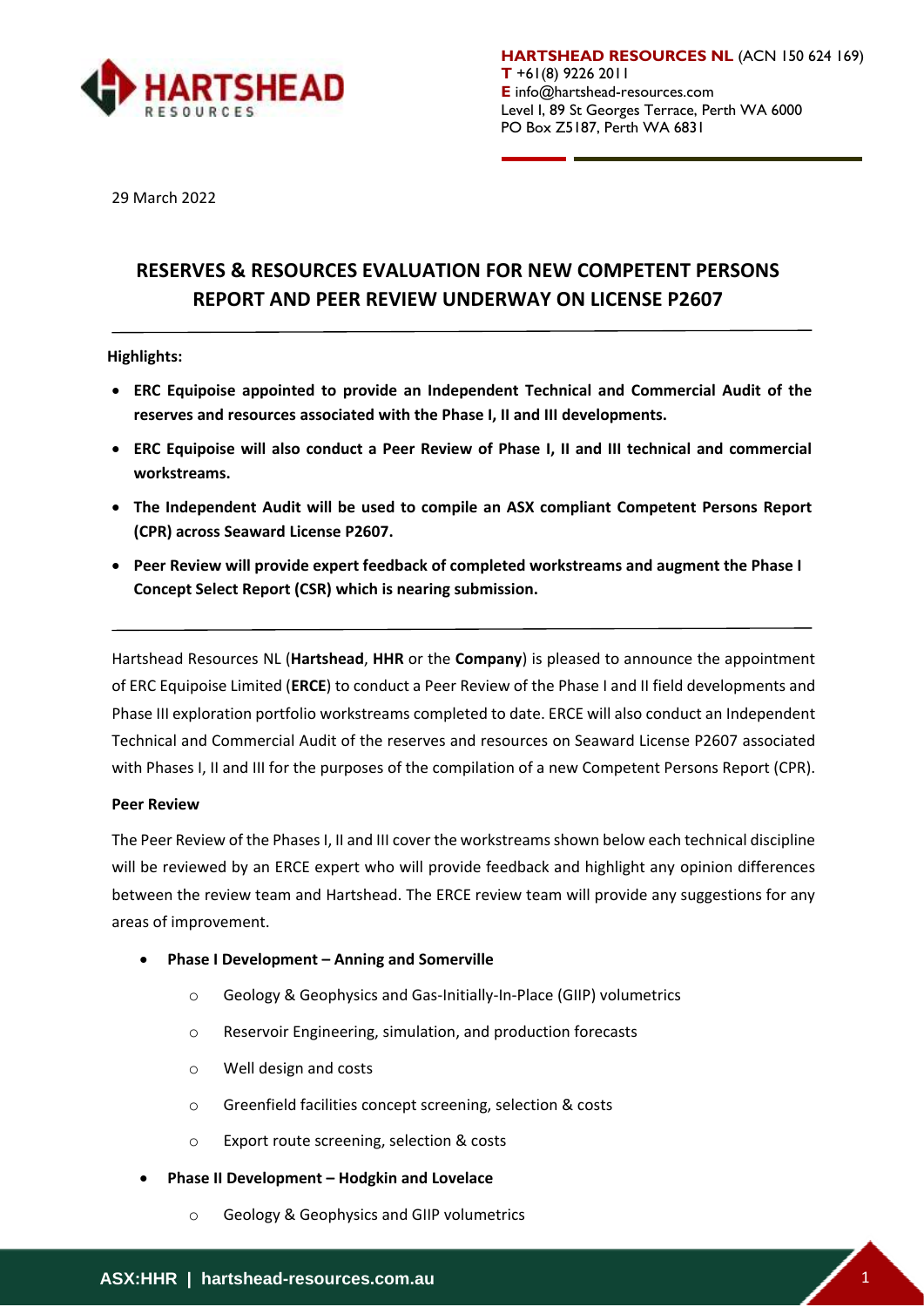

- o Reservoir Engineering and production forecasts
- o Conceptual development and costs
- **Phase III Development – Exploration Portfolio**
	- o Geology & Geophysics, GIIP volumetrics, resources and risking

# **Independent Technical and Commercial Audit and CPR**

ERCE will carry out a Technical and Commercial Audit of the reserves and resources associated with the Phase I and II field developments and the Phase III exploration portfolio. The results of the Audit will be compiled into a new CPR which is applicable for filing with the ASX.

The reserves and resources reported in the CPR will be audited to the June 2018 SPE/WPC/AAPG/SPEE/SEG/SPWLA/EAGE Petroleum Resources Management System (PRMS) standard. An Economic Evaluation will include the Net Present Value (NPV) based on Discounted Cash Flows (DCF) and economic cut-off of the project.

The audit of the Phase III exploration portfolio will be limited to selected short-listed prospects out of the total portfolio of 14 prospects. For each prospect a review of the subsurface data used to probabilistically assess the GIIP and resources will be carried out and independent estimates of prospective resources and geological chance of success (GCoS) will be made.

Chris Lewis, CEO, stated: "We are pleased to be working with ERCE who have a strong history of involvement with gas development projects in the Southern Gas Basin. I look forward to being able to provide an update on the Company's resource base once the CPR has been concluded."

**Ends-**

# **CONTACTS**

**The Board of Directors of Hartshead Resources NL authorised this announcement to be given to ASX.** 

**For further information on this announcement, visit www.hartshead-resources.com.au or contact:**

**Christopher Lewis Chief Executive Officer** 

**Andrew Matharu Chief Financial Officer**

**w: +61 8 9226 2011 e: [info@hartshead-resources.com](mailto:info@hartshead-resources.com)**

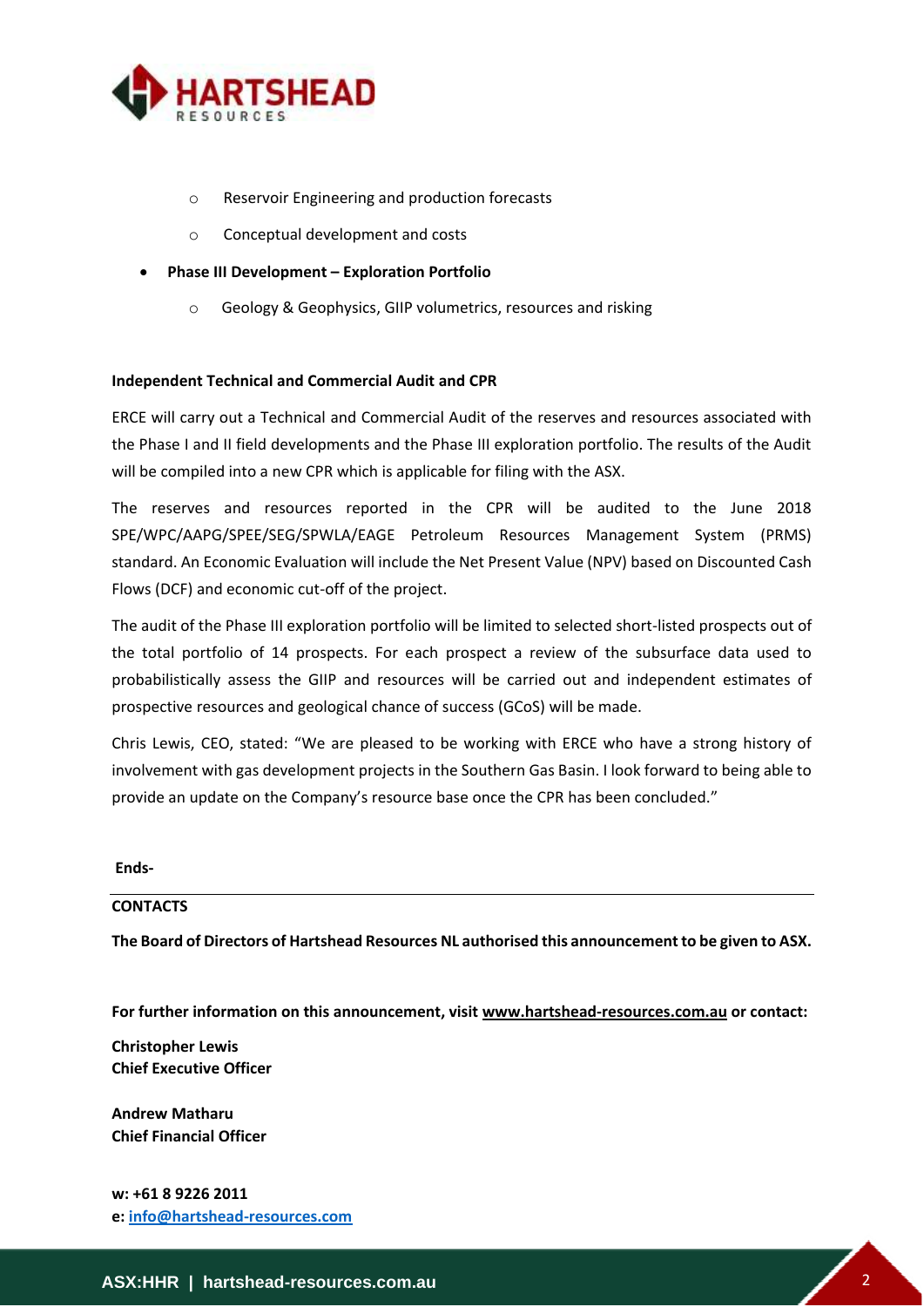

# **Notes to Editors:**

## **Hartshead Resources NL**

ASX-listed Hartshead Resources NL and is focussed on building a financially, technically and environmentally responsible European Energy business.

Hartshead's goal is to secure and invest in projects where resources can be extracted and delivered to meet Europe's growing energy demand while supporting the transition to a low carbon future.

In progressing this strategy Hartshead is focused on its 100% owned Production Seaward License P2607 comprising of five blocks which contain four existing gas fields in the UK Southern Gas Basin.

Hartshead brings together a highly experienced oil and gas team with specialised knowledge covering subsurface, engineering, commercial, QHSE and capital markets with the required skillsets needed to successfully and safely deliver oil and gas upstream projects.

## **UK Southern North Sea Production Seaward License P2607 – Contingent and Prospective Resources**

Please refer to the qualified person's statement relating to the reporting of contingent and prospective resources on Hartshead Resources Southern North Sea License P2607 in Hartshead's ASX announcements dated 14 December 2020 (see Schedule 3) and 8 March 2022. The Company is not aware of any new information or data that materially affects the information about the contingent resource and prospective resource estimates included in this announcement and all the material assumptions and technical parameters underpinning those estimates in this announcement continue to apply and have not materially changed.

Contingent resources reported herein have been estimated and prepared using the probabilistic method.

|                         |        | <b>CONTINGENT RESOURCES (BCF)</b> |     |     |  |  |
|-------------------------|--------|-----------------------------------|-----|-----|--|--|
| <b>PHASE I PROJECTS</b> |        | 1C                                | 2C  | зс  |  |  |
| <b>ANNING</b>           | 49/17b | 84                                | 125 | 177 |  |  |
| <b>SOMERVILLE</b>       | 49/17b | 62                                | 90  | 124 |  |  |
| COMBINED <sup>1</sup>   | 49/17b | 161                               | 217 | 285 |  |  |

|                 | <b>CONTINGENT RESOURCES (BCF)</b> |          | 1C | 2C  | 3C  | GCoS |
|-----------------|-----------------------------------|----------|----|-----|-----|------|
|                 | 49/6c, 49/11c                     | Lovelace | 14 | 39  | 70  | 100% |
| <b>PHASE II</b> | 48/15c                            | Hodgkin  | 35 | 100 | 387 | 100% |

<sup>1</sup> Volumes combined stochastically to give portfolio volume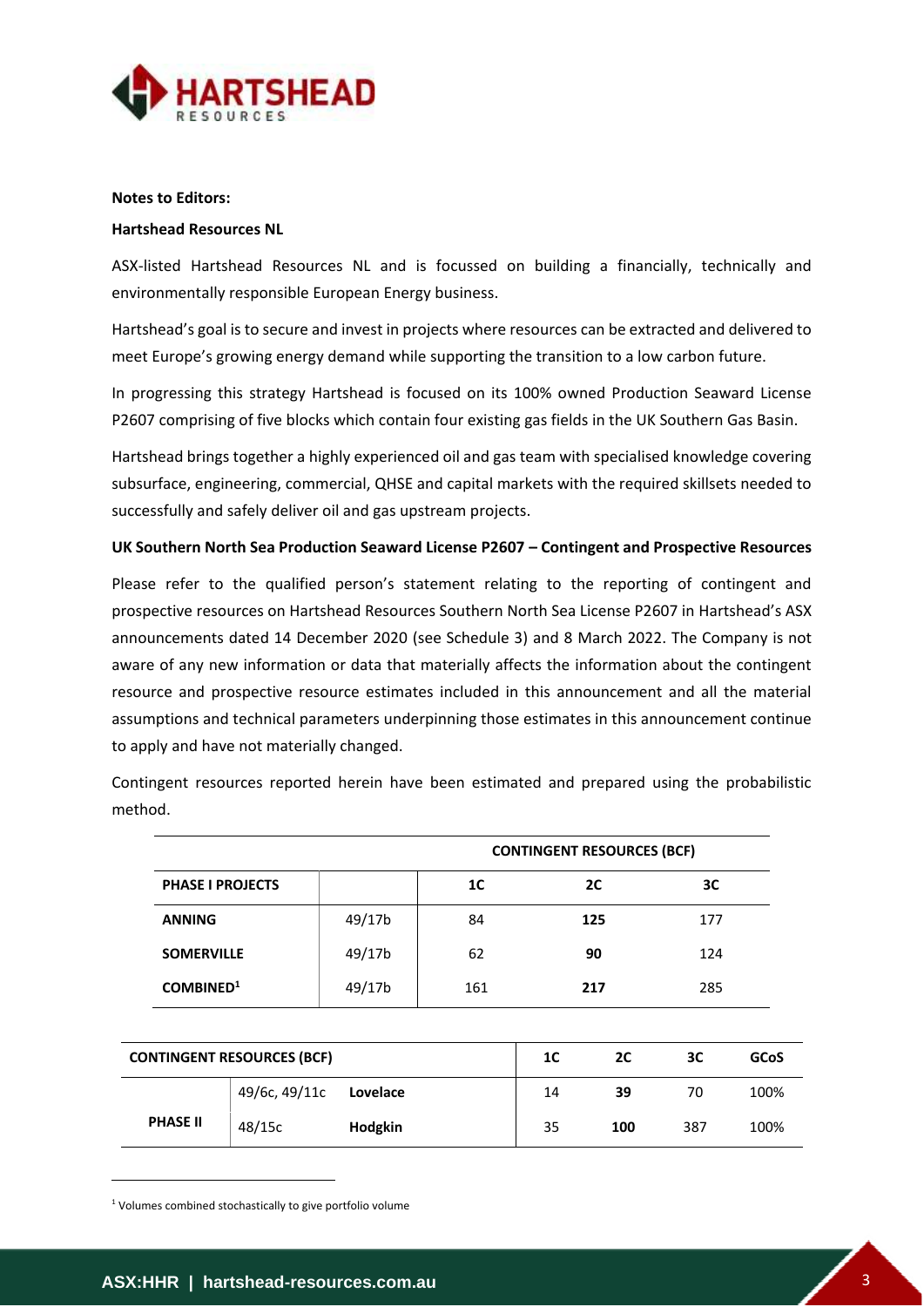

| <b>PROSPECTIVE RESOURCES<sup>2</sup></b> |        |                           | 1 <sub>U</sub> | 2U | 3U  | GCoS |
|------------------------------------------|--------|---------------------------|----------------|----|-----|------|
|                                          | 49/17b | Garrod                    | 16             | 52 | 125 | 50%  |
|                                          | 49/17b | Ayrton                    | 25             | 74 | 146 | 41%  |
|                                          | 49/17b | <b>McLaren</b>            | 18             | 27 | 39  | 54%  |
|                                          | 49/17b | Stephenson                | 36             | 47 | 60  | 43%  |
|                                          | 49/17b | <b>Widdowson East</b>     | 6              | 29 | 79  | 32%  |
|                                          | 49/17b | <b>Widdowson Central</b>  | 11             | 21 | 40  | 50%  |
| <b>PHASE III</b>                         | 49/17b | Lonsdale                  | 5              | 16 | 31  | 50%  |
| <b>EXPLORATION</b>                       | 49/17b | Anderson                  | 5              | 12 | 29  | 45%  |
|                                          | 49/12d | <b>Wenlock Prospect 1</b> | 4              | 19 | 55  | 36%  |
|                                          | 49/12d | <b>Wenlock Prospect 2</b> | $\mathbf{1}$   | 5  | 19  | 36%  |
|                                          | 49/11c | <b>Wenlock Prospect 3</b> | $\mathbf{1}$   | 5  | 17  | 36%  |
|                                          | 49/11c | FFs Prospect 1            | 3              | 11 | 26  | 41%  |
|                                          | 49/11c |                           | 8              | 19 | 37  | 35%  |
|                                          |        | <b>FFs Prospect 2</b>     |                |    |     |      |
|                                          | 49/11c | <b>FFs Prospect 3</b>     | 4              | 9  | 17  | 34%  |

## **Forward Looking Statements**

This document has been prepared by Hartshead Resources NL (HHR). This document contains certain statements which may constitute "forward-looking statements". It is believed that the expectations reflected in these statements are reasonable but they may be affected by a variety of variables and changes in underlying assumptions which could cause actual results or trends to differ materially, including, but not limited to: price fluctuations, actual demand, currency fluctuations, drilling and production results, reserve and resource estimates, loss of market, industry competition, environmental risks, physical risks, legislative, fiscal and regulatory developments, economic and financial market conditions in various countries and regions, political risks, project delays or advancements, approvals and cost estimates.

HHR's operations and activities are subject to regulatory and other approvals and their timing and order may also be affected by weather, availability of equipment and materials and land access

<sup>&</sup>lt;sup>2</sup> Prospective resources are estimated quantities of petroleum that may potentially be recovered by the application of a future development project(s) and relate to undiscovered accumulations. These prospective resources estimates have both an associated risk of discovery and a risk of development. Further exploration appraisal and evaluation is required to determine the existence of a significant quantity of potentially moveable hydrocarbons.